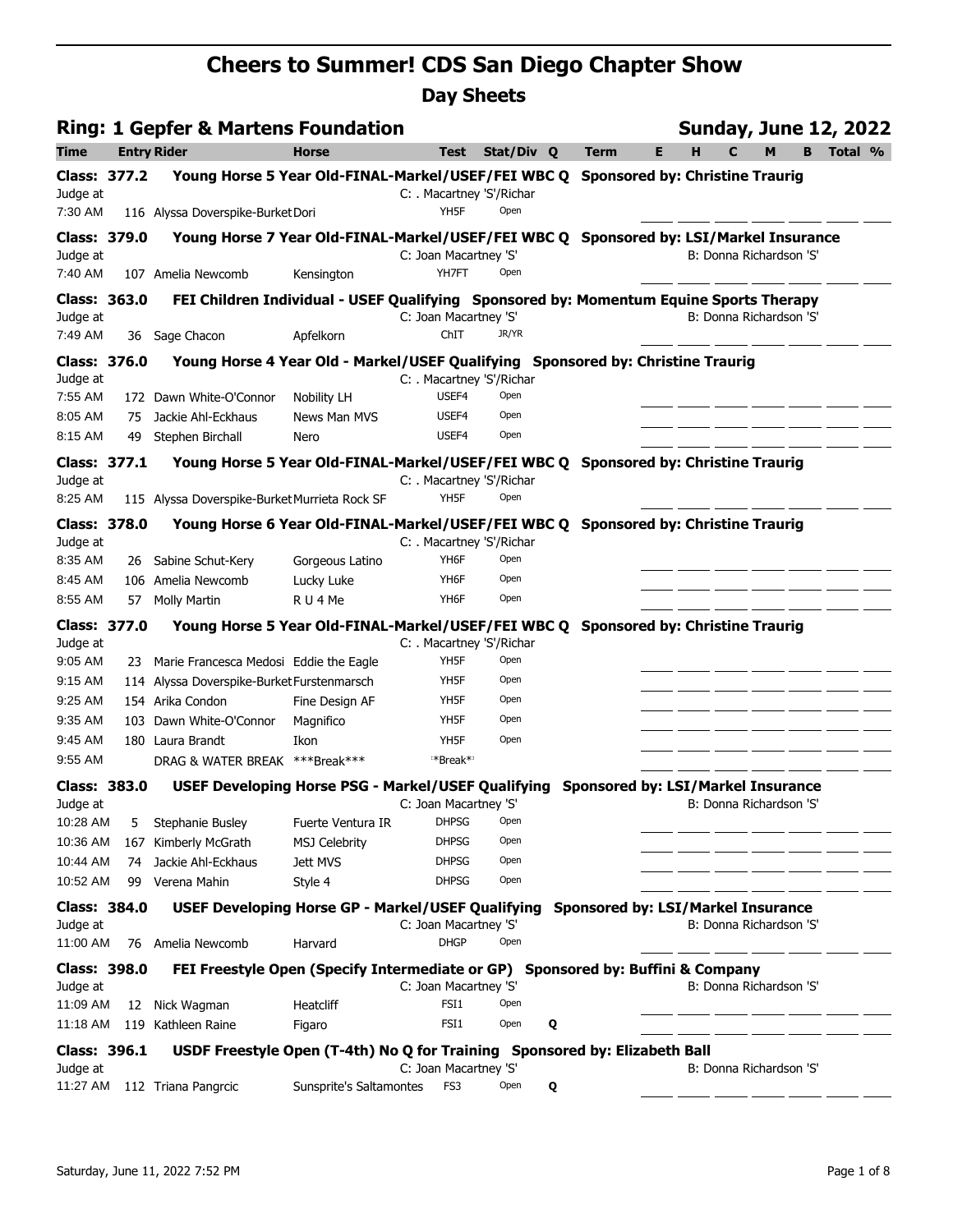| <b>Ring: 1 Gepfer &amp; Martens Foundation</b> |                |                                                                                    |                  |                       |                      |   |             |    |   |                         |   |   | <b>Sunday, June 12, 2022</b> |  |
|------------------------------------------------|----------------|------------------------------------------------------------------------------------|------------------|-----------------------|----------------------|---|-------------|----|---|-------------------------|---|---|------------------------------|--|
| <b>Time</b>                                    |                | <b>Entry Rider</b>                                                                 | <b>Horse</b>     | <b>Test</b>           | Stat/Div Q           |   | <b>Term</b> | E. | н | С                       | M | В | Total %                      |  |
| <b>Class: 366.0</b><br>Judge at                |                | FEI Junior Rider Freestyle - USEF/NAYC Qualifying Sponsored by: Nancy Poertner     |                  | C: Joan Macartney 'S' |                      |   |             |    |   | B: Donna Richardson 'S' |   |   |                              |  |
| 11:33 AM                                       | 186            | Maggie Evans                                                                       | Fuengirola       | <b>FSJR</b>           | JR/YR                |   |             |    |   |                         |   |   |                              |  |
| 11:42 AM                                       | $\overline{4}$ | Anna Yost                                                                          | Irieno-S         | <b>FSJR</b>           | JR/YR                |   | Scratch     |    |   |                         |   |   |                              |  |
| 11:51 AM                                       | 46             | Emme Chisholm                                                                      | Improv           | <b>FSJR</b>           | JR/YR                |   |             |    |   |                         |   |   |                              |  |
| 12:00 PM                                       |                | LUNCH/DRAG/WATER                                                                   | ***Break***      | *Break*               |                      |   |             |    |   |                         |   |   |                              |  |
| Class: 369.0<br>Judge at                       |                | FEI Young Rider Freestyle - USEF/NAYC Qualifying Sponsored by: Mette Rosencrantz   |                  | C: Joan Macartney 'S' |                      |   |             |    |   | B: Donna Richardson 'S' |   |   |                              |  |
| 12:45 PM                                       | 45             | Ellanor Boehning                                                                   | Sir Junior       | <b>YRFS</b>           | JR/YR                |   | Scratch     |    |   |                         |   |   |                              |  |
| 12:54 PM                                       | 117            | Sailor Boden                                                                       | Romulus          | <b>YRFS</b>           | JR/YR                |   |             |    |   |                         |   |   |                              |  |
| $1:03$ PM                                      | 160            | Charlotte Dunn                                                                     | Golden Noir      | <b>YRFS</b>           | JR/YR                |   | Scratch     |    |   |                         |   |   |                              |  |
| <b>Class: 395.0</b>                            |                | USDF Freestyle JR-YR/AA (T-4th) No Q for Training Sponsored by: Robert Kellerhouse |                  |                       |                      |   |             |    |   |                         |   |   |                              |  |
| Judge at                                       |                |                                                                                    |                  | C: Joan Macartney 'S' |                      |   |             |    |   | B: Donna Richardson 'S' |   |   |                              |  |
| 1:12 PM                                        |                | 176 Allison Berger                                                                 | <b>Bellini</b>   | FS3                   | JR/YR                | Q |             |    |   |                         |   |   |                              |  |
| 1:21 PM                                        |                | 121 Marcella Northern                                                              | Ciminiti         | FS3                   | Adult Amateur O      |   |             |    |   |                         |   |   |                              |  |
| Class: 396.0<br>Judge at                       |                | USDF Freestyle Open (T-4th) No Q for Training Sponsored by: Elizabeth Ball         |                  | C: Joan Macartney 'S' |                      |   |             |    |   | B: Donna Richardson 'S' |   |   |                              |  |
| 1:30 PM                                        |                | 101 Triana Pangrcic                                                                | Sandro's Holiday | FS <sub>2</sub>       | Open                 | Q |             |    |   |                         |   |   |                              |  |
| <b>Class: 397.0</b><br>Judge at                |                | FEI Freestyle JR-YR/AA(Specify Intermediate or GP) Sponsored by: Jeri Walz         |                  | C: Joan Macartney 'S' |                      |   |             |    |   | B: Donna Richardson 'S' |   |   |                              |  |
| 1:39 PM                                        | 28             | Ellie Hardesty                                                                     | Caravaggio       | FSI <sub>1</sub>      | <b>Adult Amateur</b> |   |             |    |   |                         |   |   |                              |  |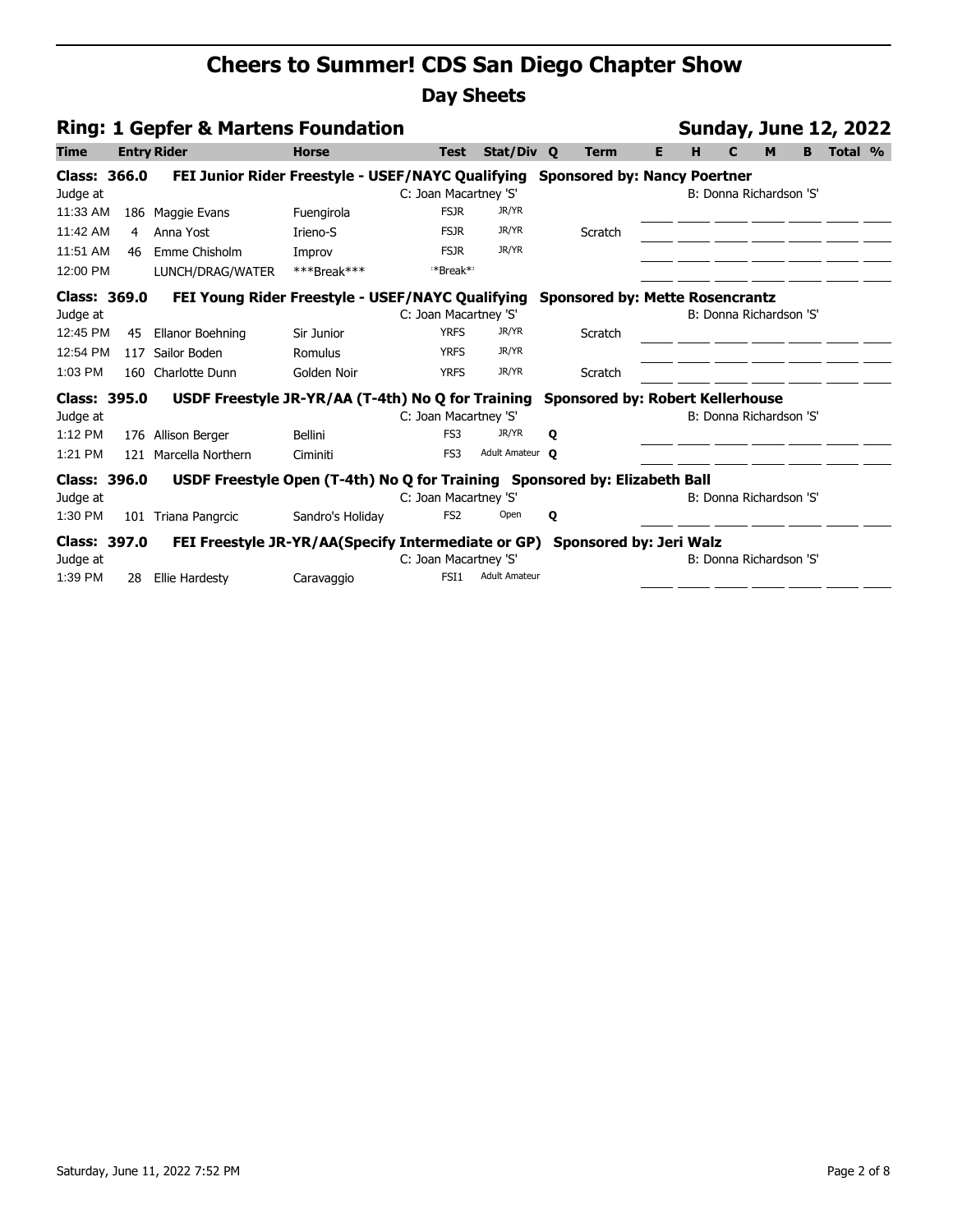|                                 |    | <b>Ring: 2 River Oak Farms</b>                                                     |                           |                                    |                                         |   |         |    |   |   |   |                | <b>Sunday, June 12, 2022</b> |  |
|---------------------------------|----|------------------------------------------------------------------------------------|---------------------------|------------------------------------|-----------------------------------------|---|---------|----|---|---|---|----------------|------------------------------|--|
| Time                            |    | <b>Entry Rider</b>                                                                 | <b>Horse</b>              | <b>Test</b>                        | Stat/Div Q                              |   | Term    | E. | н | C | M | B <sub>1</sub> | Total %                      |  |
| <b>Class: 358.0</b>             |    | FEI Grand Prix - JR-YR / AA Sponsored by: Jae Chaney                               |                           |                                    |                                         |   |         |    |   |   |   |                |                              |  |
| Judge at                        |    |                                                                                    |                           | C: Adrienne Pot 'S'                |                                         |   |         |    |   |   |   |                |                              |  |
| 7:30 AM                         |    | 42 Jae Chaney                                                                      | Dorant-C                  | GP                                 | <b>Adult Amateur</b>                    |   | Scratch |    |   |   |   |                |                              |  |
| <b>Class: 357.0</b>             |    | FEI Intermediate II - Open Sponsored by: Buffini & Company                         |                           |                                    |                                         |   |         |    |   |   |   |                |                              |  |
| Judge at<br>7:39 AM             |    | 41 Michelle Mills                                                                  | Facendo                   | C: Adrienne Pot 'S'<br>I2          | Open                                    |   |         |    |   |   |   |                |                              |  |
| <b>Class: 356.0</b>             |    |                                                                                    |                           |                                    |                                         |   |         |    |   |   |   |                |                              |  |
| Judge at                        |    | FEI Intermediate II - JR-YR / AA Sponsored by: Stefany Twamley                     |                           | C: Adrienne Pot 'S'                |                                         |   |         |    |   |   |   |                |                              |  |
| 7:48 AM                         |    | 35 Kasey Cannon                                                                    | Diesel CF                 | I2                                 | Adult Amateur O                         |   |         |    |   |   |   |                |                              |  |
| <b>Class: 350.0</b>             |    | FEI Intermediate I - JR-YR / AA Sponsored by: Kim Monk                             |                           |                                    |                                         |   |         |    |   |   |   |                |                              |  |
| Judge at                        |    |                                                                                    |                           | C: Adrienne Pot 'S'                |                                         |   |         |    |   |   |   |                |                              |  |
| 7:57 AM                         | 6  | Anne Cooley                                                                        | Royal Blue                | $_{\rm I1}$                        | Adult Amateur O                         |   |         |    |   |   |   |                |                              |  |
| 8:06 AM                         | 18 | Katherine Hauck                                                                    | Eager                     | $_{\rm I1}$                        | Adult Amateur O                         |   |         |    |   |   |   |                |                              |  |
| Class: 345.0                    |    | FEI Intermediate I - AA Vintage/Master Sponsored by: Laura Maloney                 |                           |                                    |                                         |   |         |    |   |   |   |                |                              |  |
| Judge at<br>8:15 AM             |    | 144 Liz Kramer                                                                     |                           | C: Adrienne Pot 'S'<br>$_{\rm I1}$ | Adult Amateur O                         |   |         |    |   |   |   |                |                              |  |
|                                 |    |                                                                                    | Lugano                    |                                    |                                         |   |         |    |   |   |   |                |                              |  |
| <b>Class: 351.0</b><br>Judge at |    | FEI Intermediate I - Open Sponsored by: Kim Yacobucci                              |                           | C: Adrienne Pot 'S'                |                                         |   |         |    |   |   |   |                |                              |  |
| 8:24 AM                         |    | 100 Verena Mahin                                                                   | Bonsai EDI                | $_{\rm I1}$                        | Open                                    | Q |         |    |   |   |   |                |                              |  |
| 8:33 AM                         | 7  | Lea McFarland-Bushnell Valor                                                       |                           | $_{\rm I1}$                        | Open                                    | Q |         |    |   |   |   |                |                              |  |
| 8:42 AM                         |    | 141 Patti Thurman                                                                  | <b>Fuerstin Delia</b>     | $_{\rm I1}$                        | Open                                    |   |         |    |   |   |   |                |                              |  |
| <b>Class: 399.0</b>             |    | FEI Para Dressage -TOC (No Freestyles)- NOT USEF Q Sponsored by: Sabine Schut-Kery |                           |                                    |                                         |   |         |    |   |   |   |                |                              |  |
| Judge at                        |    |                                                                                    |                           | C: Adrienne Pot 'S'                |                                         |   |         |    |   |   |   |                |                              |  |
| 8:51 AM                         | 8  | Laura Mollrich                                                                     | Ciave                     | P <sub>4</sub> I                   | <b>Adult Amateur</b>                    |   |         |    |   |   |   |                |                              |  |
| <b>Class: 343.0</b>             |    | <b>USEF Fourth Level - AA Vintage/Master - TOC</b>                                 |                           |                                    |                                         |   |         |    |   |   |   |                |                              |  |
| Judge at<br>8:59 AM             |    | 136 Janice Brooks-Gary                                                             | Zico PE                   | C: Adrienne Pot 'S'<br>$4 - 1$     | <b>Adult Amateur</b>                    |   | Scratch |    |   |   |   |                |                              |  |
| <b>Class: 349.0</b>             |    | FEI Prix St. Georges - Open Sponsored by: Taylor Rowsey                            |                           |                                    |                                         |   |         |    |   |   |   |                |                              |  |
| Judge at                        |    |                                                                                    |                           | C: Adrienne Pot 'S'                |                                         |   |         |    |   |   |   |                |                              |  |
| 9:08 AM                         |    | 22 Jessica Harlan                                                                  | Generation                | <b>PSG</b>                         | Open                                    | Q |         |    |   |   |   |                |                              |  |
| 9:17 AM                         | 52 | <b>Kelly Phillips</b>                                                              | <b>Closing Statement</b>  | <b>PSG</b>                         | Open                                    |   |         |    |   |   |   |                |                              |  |
| $9:26$ AM                       |    | 102 Verena Mahin                                                                   | Ferdinand                 | <b>PSG</b>                         | Open                                    | Q |         |    |   |   |   |                |                              |  |
| <b>Class: 348.0</b>             |    | FEI Prix St. Georges - JR-YR / AA Sponsored by: Buffini & Company                  |                           |                                    |                                         |   |         |    |   |   |   |                |                              |  |
| Judge at                        |    |                                                                                    |                           | C: Adrienne Pot 'S'                |                                         |   |         |    |   |   |   |                |                              |  |
| 9:35 AM<br>9:44 AM              |    | 104 Kimberly Adams                                                                 | Spartakus<br>Don Castello | <b>PSG</b><br><b>PSG</b>           | Adult Amateur O<br><b>Adult Amateur</b> |   |         |    |   |   |   |                |                              |  |
| 9:53 AM                         |    | 130 Stefany Twamley<br>DRAG & WATER BREAK                                          | ***Break***               | **Break*                           |                                         |   |         |    |   |   |   |                |                              |  |
| 10:30 AM                        |    | 155 Alexandra Duarte                                                               | Feego                     | <b>PSG</b>                         | <b>Adult Amateur</b>                    |   |         |    |   |   |   |                |                              |  |
| 10:39 AM                        |    | 11 Kristina Huff                                                                   | Winzer 207                | PSG                                | Adult Amateur Q                         |   | Scratch |    |   |   |   |                |                              |  |
| 10:48 AM                        |    | 105 Emily Wolf                                                                     | Dominus Denhartog         | PSG                                | <b>Adult Amateur</b>                    |   |         |    |   |   |   |                |                              |  |
| 10:57 AM                        |    | 145 Adele Pierce                                                                   | Suenos Grande             | <b>PSG</b>                         | <b>Adult Amateur</b>                    |   |         |    |   |   |   |                |                              |  |
| <b>Class: 337.0</b>             |    | USEF Fourth Level Test 3 - Open Sponsored by: The Performance Refinery             |                           |                                    |                                         |   |         |    |   |   |   |                |                              |  |
| Judge at                        |    |                                                                                    |                           | C: Adrienne Pot 'S'                |                                         |   |         |    |   |   |   |                |                              |  |
| 11:06 AM                        |    | 177 Alicia Berger                                                                  | Floriano HB               | 4-3                                | JR/YR                                   | Q |         |    |   |   |   |                |                              |  |
| <b>Class: 344.0</b><br>Judge at |    | FEI Prix St. Georges - AA Vintage/Master Sponsored by: Mette Rosencrantz           |                           | C: Adrienne Pot 'S'                |                                         |   |         |    |   |   |   |                |                              |  |
| 11:15 AM                        |    | 93 April Burr Adams                                                                | Pablo's Dylano            | <b>PSG</b>                         | <b>Adult Amateur</b>                    |   |         |    |   |   |   |                |                              |  |
| 11:24 AM                        |    | 138 Catherine Rebouillat-Sat Natalia's Nightlight                                  |                           | <b>PSG</b>                         | Adult Amateur O                         |   |         |    |   |   |   |                |                              |  |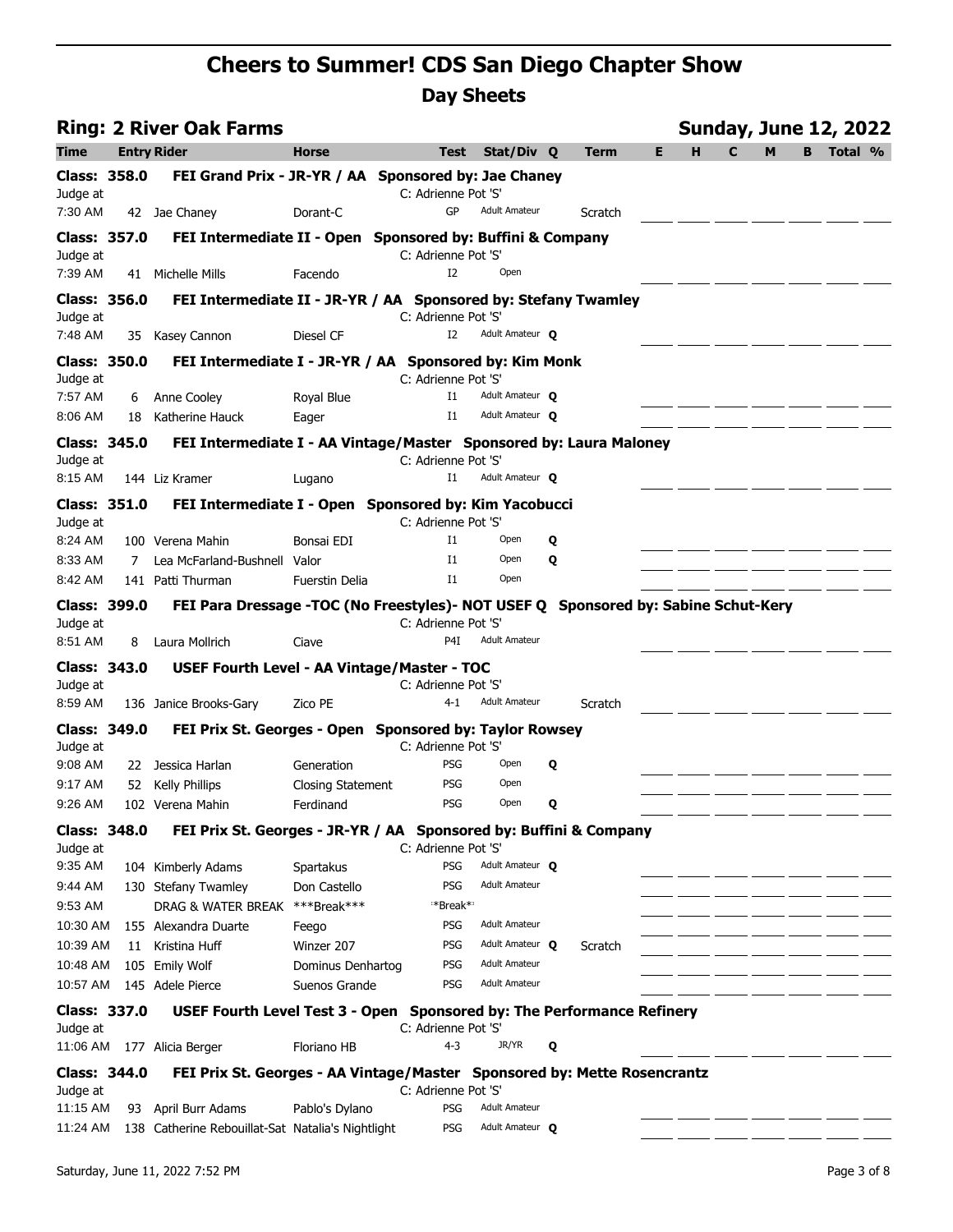| <b>Ring: 2 River Oak Farms</b>                   |               |                                                                                                          |                       |                                           |                      |   |                   |   |   | <b>Sunday, June 12, 2022</b> |   |         |  |  |  |  |
|--------------------------------------------------|---------------|----------------------------------------------------------------------------------------------------------|-----------------------|-------------------------------------------|----------------------|---|-------------------|---|---|------------------------------|---|---------|--|--|--|--|
| <b>Time</b>                                      |               | <b>Entry Rider</b>                                                                                       | <b>Horse</b>          | <b>Test</b>                               | Stat/Div Q           |   | E.<br><b>Term</b> | н | C | M                            | B | Total % |  |  |  |  |
| Class: 332.0                                     |               | USEF Fourth Level Test 1 - JR-YR / AA Sponsored by: Rande Turner Properties                              |                       |                                           |                      |   |                   |   |   |                              |   |         |  |  |  |  |
| Judge at                                         |               |                                                                                                          |                       | C: Adrienne Pot 'S'                       |                      |   |                   |   |   |                              |   |         |  |  |  |  |
| 11:33 AM                                         |               | 124 Saylor Weidauer                                                                                      | Stargali              | $4 - 1$                                   | JR/YR                |   |                   |   |   |                              |   |         |  |  |  |  |
| 11:41 AM                                         | $\mathcal{L}$ | Kristin Janishefski                                                                                      | San Fiori             | $4-1$                                     | <b>Adult Amateur</b> |   |                   |   |   |                              |   |         |  |  |  |  |
| 11:49 AM                                         | 121           | Marcella Northern                                                                                        | Ciminiti              | $4 - 1$                                   | <b>Adult Amateur</b> |   |                   |   |   |                              |   |         |  |  |  |  |
| 11:57 AM                                         |               | LUNCH/DRAG/WATER                                                                                         | ***Break***           | **Break*                                  |                      |   |                   |   |   |                              |   |         |  |  |  |  |
| Class: 333.0<br>Judge at<br>12:45 PM<br>12:53 PM | 16            | USEF Fourth Level Test 1 - Open Sponsored by: Tobi Lee Coate<br>111 Christine Unruh<br>Elizabeth Johnson | Mazzeltov<br>Kilowatt | C: Adrienne Pot 'S'<br>$4 - 1$<br>$4 - 1$ | Open<br>Open         |   |                   |   |   |                              |   |         |  |  |  |  |
| Class: 335.0                                     |               | USEF Fourth Level Test 2 - Open Sponsored by: Bailiwick House Inc.                                       |                       |                                           |                      |   |                   |   |   |                              |   |         |  |  |  |  |
| Judge at                                         |               |                                                                                                          |                       | C: Adrienne Pot 'S'                       |                      |   |                   |   |   |                              |   |         |  |  |  |  |
| 1:01 PM                                          | 47            | Taylor Lindsten                                                                                          | San Laurino H         | $4 - 2$                                   | Open                 |   |                   |   |   |                              |   |         |  |  |  |  |
| Class: 336.0                                     |               | USEF Fourth Level Test 3 - JR-YR / AA Sponsored by: Laura Maloney                                        |                       |                                           |                      |   |                   |   |   |                              |   |         |  |  |  |  |
| Judge at                                         |               |                                                                                                          |                       | C: Adrienne Pot 'S'                       |                      |   |                   |   |   |                              |   |         |  |  |  |  |
| 1:09 PM                                          | 11            | Kristina Huff                                                                                            | Winzer 207            | $4 - 3$                                   | Adult Amateur O      |   |                   |   |   |                              |   |         |  |  |  |  |
| 1:17 PM                                          | 175           | Alicia Berger                                                                                            | Trust Me              | $4 - 3$                                   | JR/YR                | Q |                   |   |   |                              |   |         |  |  |  |  |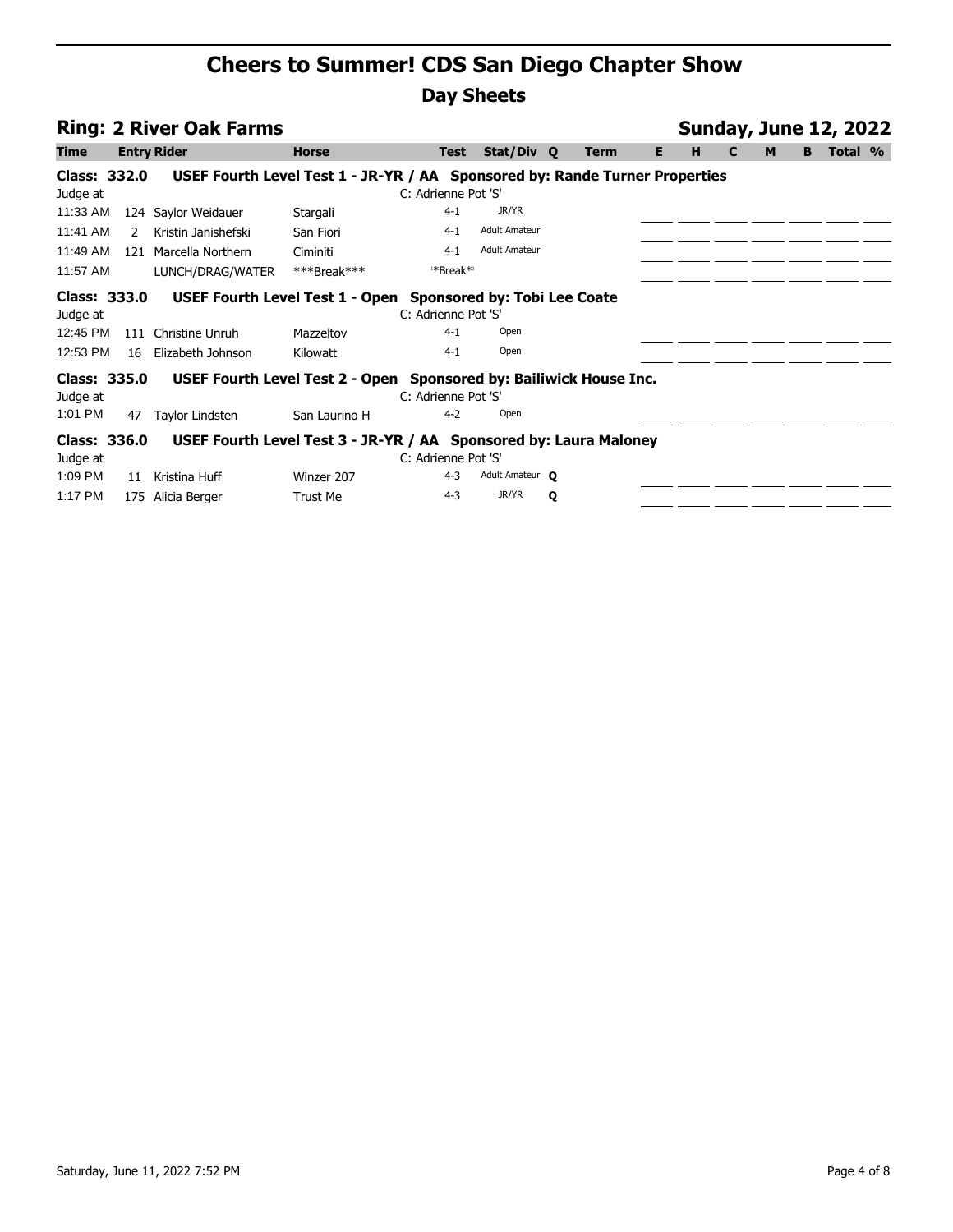|                                 |     | <b>Ring: 3 It's A Dry Heat</b>                                              |                          |                             |                                         |   |         |   | <b>Sunday, June 12, 2022</b> |              |   |   |         |  |
|---------------------------------|-----|-----------------------------------------------------------------------------|--------------------------|-----------------------------|-----------------------------------------|---|---------|---|------------------------------|--------------|---|---|---------|--|
| Time                            |     | <b>Entry Rider</b>                                                          | <b>Horse</b>             | <b>Test</b>                 | Stat/Div Q                              |   | Term    | Е | н                            | $\mathbf{C}$ | M | B | Total % |  |
| <b>Class: 329.1</b><br>Judge at |     | USEF Third Level Test 3 - JR-YR / AA Sponsored by: Rande Turner Properties  |                          | C: Brent Hicks 'S'          |                                         |   |         |   |                              |              |   |   |         |  |
| 7:30 AM                         |     | 120 Delaney Killalea                                                        | Serendipity              | $3 - 3$                     | <b>Adult Amateur</b>                    |   |         |   |                              |              |   |   |         |  |
| <b>Class: 325.0</b>             |     | USEF Third Level Test 1 - JR-YR / AA Sponsored by: Buffini & Company        |                          |                             |                                         |   |         |   |                              |              |   |   |         |  |
| Judge at<br>7:38 AM             | 87  | Carin Lennox                                                                | Juno                     | C: Brent Hicks 'S'<br>$3-1$ | <b>Adult Amateur</b>                    |   |         |   |                              |              |   |   |         |  |
| 7:46 AM                         |     | 157 Alexandra Duarte                                                        | Q Sieben                 | $3-1$                       | <b>Adult Amateur</b>                    |   |         |   |                              |              |   |   |         |  |
| 7:54 AM                         |     | 131 Susan Belanger - Martin Wasabi                                          |                          | $3-1$                       | <b>Adult Amateur</b>                    |   |         |   |                              |              |   |   |         |  |
| 8:02 AM                         |     | 124 Saylor Weidauer                                                         | Stargali                 | $3-1$                       | JR/YR                                   |   |         |   |                              |              |   |   |         |  |
| Class: 329.0<br>Judge at        |     | USEF Third Level Test 3 - JR-YR / AA Sponsored by: Rande Turner Properties  |                          | C: Brent Hicks 'S'          |                                         |   |         |   |                              |              |   |   |         |  |
| 8:10 AM                         |     | 139 Daniella Shakirova                                                      | Freedom IHF              | $3 - 3$                     | JR/YR                                   | Q |         |   |                              |              |   |   |         |  |
| 8:18 AM                         | 64  | <b>Triin Ducharme</b>                                                       | Havanna                  | 3-3                         | Adult Amateur O                         |   |         |   |                              |              |   |   |         |  |
| 8:26 AM                         | 29  | Breeanna Kenney                                                             | The Emperor's New Groo   | $3 - 3$                     | Adult Amateur O                         |   |         |   |                              |              |   |   |         |  |
| 8:34 AM                         | 90  | Jocelyn Moore                                                               | <b>TR Silver Fortune</b> | 3-3                         | JR/YR                                   |   |         |   |                              |              |   |   |         |  |
| 8:42 AM                         | 96  | Delaney Killalea                                                            | <b>Celtic Magic</b>      | $3 - 3$                     | <b>Adult Amateur</b>                    |   |         |   |                              |              |   |   |         |  |
| 8:50 AM                         |     | 131 Susan Belanger - Martin Wasabi                                          |                          | $3-3$                       | <b>Adult Amateur</b>                    |   |         |   |                              |              |   |   |         |  |
| Class: 316.1<br>Judge at        |     | USEF First Level Test 3 - Open Sponsored by: Jae Chaney                     |                          | C: Brent Hicks 'S'          |                                         |   |         |   |                              |              |   |   |         |  |
| 8:58 AM                         |     | 51 Annette Spinetti                                                         | Lincoln                  | $1 - 3$                     | Open                                    | Q |         |   |                              |              |   |   |         |  |
| Class: 602.0                    |     | Dressage Equitation AA Sponsored by: The Performance Refinery               |                          |                             |                                         |   |         |   |                              |              |   |   |         |  |
| Judge at                        |     |                                                                             |                          | C: Brent Hicks 'S'          |                                         |   |         |   |                              |              |   |   |         |  |
| 9:06 AM                         |     | 121 Marcella Northern                                                       | Ciminiti                 | <b>DSE</b>                  | <b>Adult Amateur</b>                    |   | Scratch |   |                              |              |   |   |         |  |
| 9:11 AM                         |     | DRAG & WATER BREAK ***Break***                                              |                          | **Break*                    |                                         |   |         |   |                              |              |   |   |         |  |
| <b>Class: 326.0</b><br>Judge at |     | USEF Third Level Test 1 - Open                                              |                          | C: Brent Hicks 'S'          | <b>Sponsored by: Robert Kellerhouse</b> |   |         |   |                              |              |   |   |         |  |
| 9:45 AM                         | 80. | Dan Scheid                                                                  | Senor Dali               | $3-1$                       | Open                                    |   |         |   |                              |              |   |   |         |  |
| 9:53 AM                         |     | 164 Lewis Azar                                                              | Sacre' Solei             | $3-1$                       | Open                                    |   |         |   |                              |              |   |   |         |  |
| 10:01 AM                        | 97  | Karen Ball                                                                  | Chaleureux               | $3-1$                       | Open                                    |   |         |   |                              |              |   |   |         |  |
| 10:09 AM                        | 89  | Katherine Rich-Elzig                                                        | Delovely                 | $3-1$                       | Open                                    |   |         |   |                              |              |   |   |         |  |
| <b>Class: 328.0</b>             |     | <b>USEF Third Level Test 2 - Open</b>                                       |                          |                             | <b>Sponsored by: Elizabeth Ball</b>     |   |         |   |                              |              |   |   |         |  |
| Judge at                        |     |                                                                             |                          | C: Brent Hicks 'S'          |                                         |   |         |   |                              |              |   |   |         |  |
| 10:17 AM                        |     | 61 Nicole Morton                                                            | Redhawk's Sagacity       | 3-2                         | Open                                    |   |         |   |                              |              |   |   |         |  |
| 10:25 AM                        | 80  | Dan Scheid                                                                  | Senor Dali               | $3 - 2$                     | Open                                    |   |         |   |                              |              |   |   |         |  |
| <b>Class: 312.1</b><br>Judge at |     | USEF First Level Test 1 - Open Sponsored by: Laura Maloney                  |                          | C: Brent Hicks 'S'          |                                         |   |         |   |                              |              |   |   |         |  |
| 10:33 AM                        |     | 129 Bridget Price                                                           | Shutterbug               | $1 - 1$                     | Open                                    |   |         |   |                              |              |   |   |         |  |
| <b>Class: 315.1</b><br>Judge at |     | USEF First Level Test 3 - JR-YR / AA Sponsored by: Jennifer Vancheri-Porter |                          | C: Brent Hicks 'S'          |                                         |   |         |   |                              |              |   |   |         |  |
| 10:41 AM                        |     | 53 Maya Johnson                                                             | Capriella H              | $1 - 3$                     | JR/YR                                   |   |         |   |                              |              |   |   |         |  |
| <b>Class: 330.0</b><br>Judge at |     | USEF Third Level Test 3 - Open Sponsored by: Kim Yacobucci                  |                          | C: Brent Hicks 'S'          |                                         |   |         |   |                              |              |   |   |         |  |
| 10:55 AM                        |     | 178 Courtnay Gray                                                           | Divina Dom Perignon      | $3 - 3$                     | Open                                    |   |         |   |                              |              |   |   |         |  |
| 11:03 AM                        |     | 97 Karen Ball                                                               | Chaleureux               | 3-3                         | Open                                    | Q |         |   |                              |              |   |   |         |  |
| 11:11 AM                        |     | 34 Bridget Braden                                                           | Floratar                 | $3 - 3$                     | Open                                    |   |         |   |                              |              |   |   |         |  |
| 11:27 AM                        |     | LUNCH/DRAG/WATER                                                            | ***Break***              | *Break*                     |                                         |   |         |   |                              |              |   |   |         |  |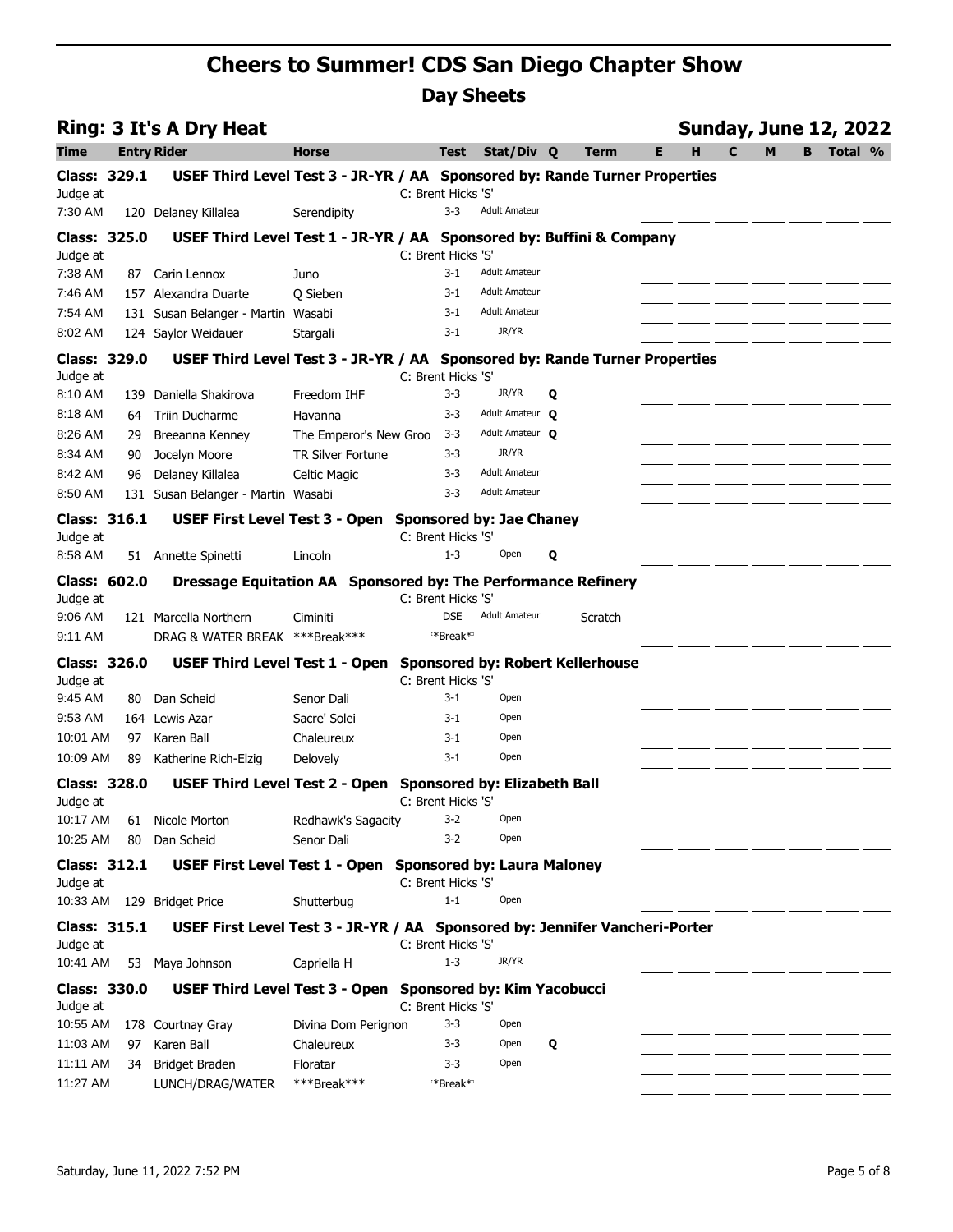|                                 |     | <b>Ring: 3 It's A Dry Heat</b>                                                        |                   | <b>Sunday, June 12, 2022</b> |                      |              |             |   |   |   |   |    |         |  |  |  |
|---------------------------------|-----|---------------------------------------------------------------------------------------|-------------------|------------------------------|----------------------|--------------|-------------|---|---|---|---|----|---------|--|--|--|
| <b>Time</b>                     |     | <b>Entry Rider</b>                                                                    | <b>Horse</b>      | <b>Test</b>                  | Stat/Div Q           |              | <b>Term</b> | Е | н | C | M | B. | Total % |  |  |  |
| <b>Class: 606.0</b><br>Judge at |     | Materiale U/S: 4 & 5 Year old Geldings & Stallions Sponsored by: Bailiwick House Inc. |                   | C: Brent Hicks 'S'           |                      |              |             |   |   |   |   |    |         |  |  |  |
| 12:12 PM                        | 43  | Michelle Mills                                                                        | Njoy              | <b>MAT</b>                   | Open                 |              |             |   |   |   |   |    |         |  |  |  |
| <b>Class: 314.0</b><br>Judge at |     | USEF First Level Test 2 - Open Sponsored by: Tobi Lee Coate                           |                   | C: Brent Hicks 'S'           |                      |              |             |   |   |   |   |    |         |  |  |  |
| 12:19 PM                        |     | 113 Austin Antman                                                                     | Just Off Broadway | $1 - 2$                      | Open                 |              |             |   |   |   |   |    |         |  |  |  |
| <b>Class: 312.0</b><br>Judge at |     | USEF First Level Test 1 - Open Sponsored by: Laura Maloney                            |                   | C: Brent Hicks 'S'           |                      |              |             |   |   |   |   |    |         |  |  |  |
| 12:27 PM                        | 95  | <b>Bridget Price</b>                                                                  | Kiss My Chrome    | $1 - 1$                      | Open                 |              |             |   |   |   |   |    |         |  |  |  |
| <b>Class: 315.0</b><br>Judge at |     | USEF First Level Test 3 - JR-YR / AA Sponsored by: Jennifer Vancheri-Porter           |                   | C: Brent Hicks 'S'           |                      |              |             |   |   |   |   |    |         |  |  |  |
| 12:34 PM                        | 83  | Annika Randrup                                                                        | Gisele            | $1 - 3$                      | Adult Amateur O      |              |             |   |   |   |   |    |         |  |  |  |
| 12:42 PM                        | 19  | Kylie McCann                                                                          | W Sirvessa        | $1 - 3$                      | JR/YR                | $\mathbf{o}$ |             |   |   |   |   |    |         |  |  |  |
| 12:50 PM                        | 68. | Lorraine Heath                                                                        | TMAC HS Zane      | $1 - 3$                      | Adult Amateur O      |              |             |   |   |   |   |    |         |  |  |  |
| 12:58 PM                        |     | 166 Caroline Underwood                                                                | Abracadabra       | $1 - 3$                      | <b>Adult Amateur</b> |              |             |   |   |   |   |    |         |  |  |  |
| 1:06 PM                         |     | 999 Empty Slot                                                                        | <b>Empty Slot</b> | $1 - 3$                      |                      |              |             |   |   |   |   |    |         |  |  |  |
| <b>Class: 316.0</b><br>Judge at |     | USEF First Level Test 3 - Open Sponsored by: Jae Chaney                               |                   | C: Brent Hicks 'S'           |                      |              |             |   |   |   |   |    |         |  |  |  |
| 1:14 PM                         | 72  | Stephanie Busley                                                                      | Furst Lady        | $1 - 3$                      | Open                 | Q            |             |   |   |   |   |    |         |  |  |  |
| 1:22 PM                         | 113 | Austin Antman                                                                         | Just Off Broadway | $1 - 3$                      | Open                 |              |             |   |   |   |   |    |         |  |  |  |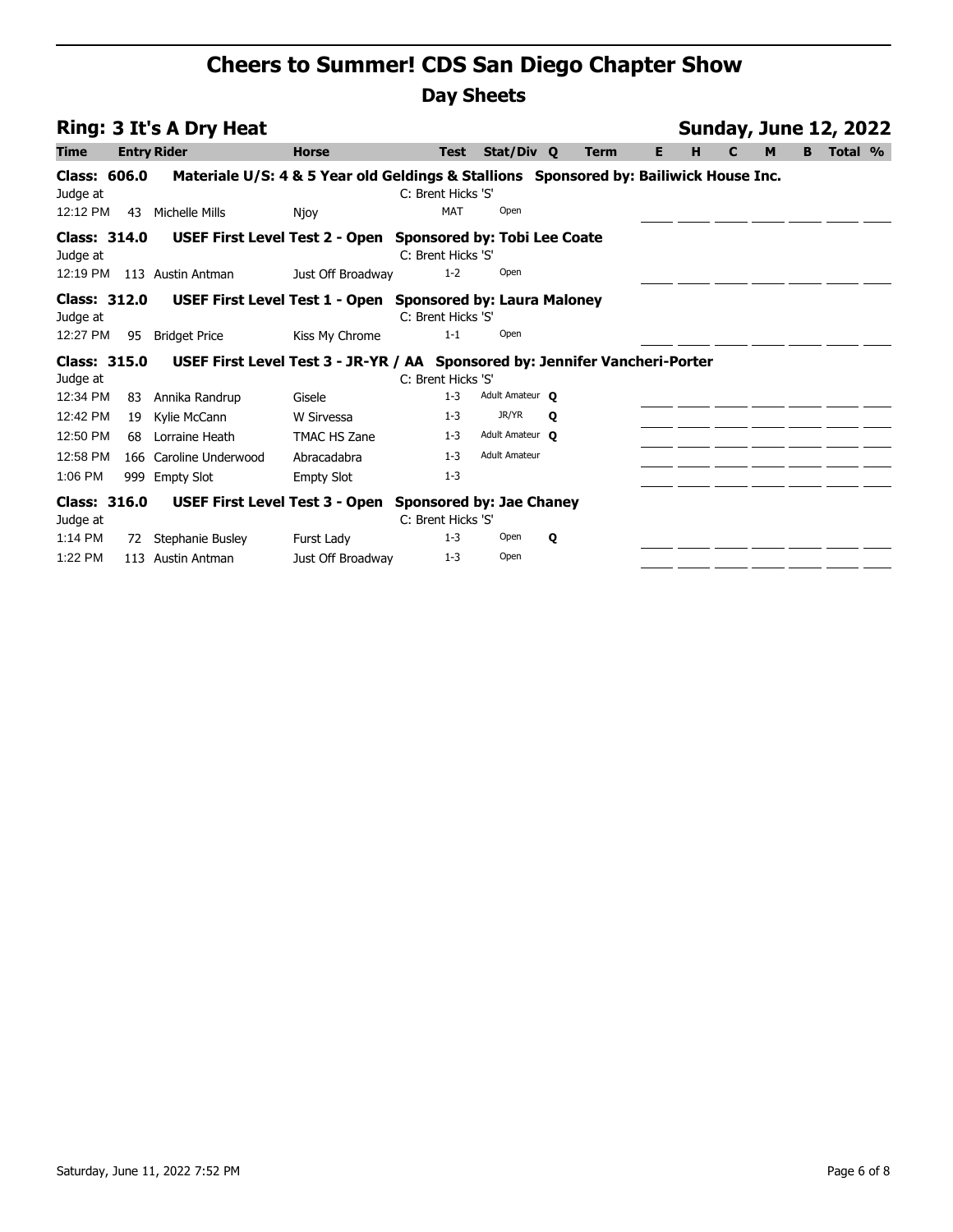| <b>Ring: 4 A Galaxy Far Far Away</b> |     |                                                |                                                                                |                                 |                      |             |        | <b>Sunday, June 12, 2022</b> |   |   |         |  |
|--------------------------------------|-----|------------------------------------------------|--------------------------------------------------------------------------------|---------------------------------|----------------------|-------------|--------|------------------------------|---|---|---------|--|
| Time                                 |     | <b>Entry Rider</b>                             | <b>Horse</b>                                                                   | Test                            | Stat/Div Q           | <b>Term</b> | H<br>Е | $\mathbf C$                  | M | B | Total % |  |
| <b>Class: 309.1</b>                  |     |                                                | USEF Training Level Test 3 - Open Sponsored by: Momentum Equine Sports Therapy |                                 |                      |             |        |                              |   |   |         |  |
| Judge at                             |     |                                                |                                                                                | C: Missy Gilliland 'r'          |                      |             |        |                              |   |   |         |  |
| 7:30 AM                              |     | 95 Bridget Price                               | Kiss My Chrome                                                                 | $T-3$                           | Open                 |             |        |                              |   |   |         |  |
| <b>Class: 306.0</b>                  |     |                                                | USEF Training Level Test 2 - JR-YR / AA Sponsored by: Kim Monk                 |                                 |                      |             |        |                              |   |   |         |  |
| Judge at<br>7:37 AM                  | 3   | Yoko Black                                     | Ember                                                                          | C: Missy Gilliland 'r'<br>$T-2$ | <b>Adult Amateur</b> |             |        |                              |   |   |         |  |
| 7:44 AM                              |     | 185 Hanna O'Reilly                             | Rejoice Of Rubignon                                                            | T-2                             | <b>Adult Amateur</b> |             |        |                              |   |   |         |  |
| 7:52 AM                              | 9   | James Woodard                                  | Simpatico                                                                      | $T-2$                           | <b>Adult Amateur</b> |             |        |                              |   |   |         |  |
| <b>Class: 309.0</b>                  |     |                                                | USEF Training Level Test 3 - Open Sponsored by: Momentum Equine Sports Therapy |                                 |                      |             |        |                              |   |   |         |  |
| Judge at                             |     |                                                |                                                                                | C: Missy Gilliland 'r'          |                      |             |        |                              |   |   |         |  |
| 8:00 AM                              | 79. | Kate Payeras                                   | <b>CBC Erasmus</b>                                                             | $T-3$                           | Open                 | Q           |        |                              |   |   |         |  |
| 8:07 AM                              | 20  | Jessica Harlan                                 | Rio Grand                                                                      | $T-3$                           | Open                 | Q           |        |                              |   |   |         |  |
| 8:14 AM                              |     | 158 Natalie Hamilton-Hinnem Nouveau            |                                                                                | $T-3$                           | Open                 |             |        |                              |   |   |         |  |
| 8:21 AM                              |     | 129 Bridget Price                              | Shutterbug                                                                     | $T-3$                           | Open                 |             |        |                              |   |   |         |  |
| Class: 308.0                         |     |                                                | USEF Training Level Test 3 - JR-YR / AA Sponsored by: Rebekah Decker           |                                 |                      |             |        |                              |   |   |         |  |
| Judge at                             |     |                                                |                                                                                | C: Missy Gilliland 'r'          |                      |             |        |                              |   |   |         |  |
| 8:28 AM                              |     | 181 Trish Wills                                | Rainman                                                                        | $T-3$                           | Adult Amateur O      |             |        |                              |   |   |         |  |
| 8:35 AM                              |     | 94 Cynthia Willis                              | Wisteria                                                                       | $T-3$                           | <b>Adult Amateur</b> |             |        |                              |   |   |         |  |
| 8:42 AM                              |     | 123 Jennifer Coury                             | Taoramina                                                                      | $T-3$                           | Adult Amateur O      |             |        |                              |   |   |         |  |
| 8:49 AM                              | 3   | Yoko Black                                     | Ember                                                                          | $T-3$                           | <b>Adult Amateur</b> |             |        |                              |   |   |         |  |
| <b>Class: 310.0</b>                  |     |                                                | USEF Training Level - Test of Choice Sponsored by: Wildflower Equestrian       |                                 |                      |             |        |                              |   |   |         |  |
| Judge at                             |     |                                                |                                                                                | C: Missy Gilliland 'r'          |                      |             |        |                              |   |   |         |  |
| 8:56 AM                              | 9   | James Woodard                                  | Simpatico                                                                      | $T-2$                           | <b>Adult Amateur</b> |             |        |                              |   |   |         |  |
| <b>Class: 307.0</b>                  |     |                                                | <b>USEF Training Level Test 2 - Open</b>                                       |                                 |                      |             |        |                              |   |   |         |  |
| Judge at<br>9:05 AM                  |     |                                                | <b>CBC Erasmus</b>                                                             | C: Missy Gilliland 'r'<br>$T-2$ | Open                 |             |        |                              |   |   |         |  |
| 9:13 AM                              | 79  | Kate Payeras<br>DRAG & WATER BREAK ***Break*** |                                                                                | **Break*                        |                      |             |        |                              |   |   |         |  |
|                                      |     |                                                |                                                                                |                                 |                      |             |        |                              |   |   |         |  |
| <b>Class: 311.0</b><br>Judge at      |     |                                                | USEF First Level Test 1 - JR-YR / AA Sponsored by: Robert Kellerhouse          | C: Missy Gilliland 'r'          |                      |             |        |                              |   |   |         |  |
| 9:45 AM                              | 92  | Renee Thibault                                 | Hennessy                                                                       | $1 - 1$                         | <b>Adult Amateur</b> |             |        |                              |   |   |         |  |
| 9:52 AM                              | 67  | Joleen Schultz                                 | Inocencio                                                                      | $1 - 1$                         | <b>Adult Amateur</b> |             |        |                              |   |   |         |  |
| 9:59 AM                              | 27  | Jennifer Coury                                 | Ecahnaten PWA                                                                  | $1 - 1$                         | <b>Adult Amateur</b> |             |        |                              |   |   |         |  |
| <b>Class: 318.0</b>                  |     |                                                | USEF Second Level Test 1 - JR-YR / AA Sponsored by: The Performance Refinery   |                                 |                      |             |        |                              |   |   |         |  |
| Judge at                             |     |                                                |                                                                                | C: Missy Gilliland 'r'          |                      |             |        |                              |   |   |         |  |
| 10:06 AM                             |     | 109 Julie Steele                               | Henk Van Der Stroom                                                            | $2 - 1$                         | <b>Adult Amateur</b> |             |        |                              |   |   |         |  |
| 10:13 AM                             |     | 151 Chloe Adrian-Giannetto                     | Princess Isabella                                                              | 2-1                             | JR/YR                | Scratch     |        |                              |   |   |         |  |
| <b>Class: 313.0</b>                  |     |                                                | USEF First Level Test 2 - JR-YR / AA Sponsored by: Rande Turner Properties     |                                 |                      |             |        |                              |   |   |         |  |
| Judge at                             |     |                                                |                                                                                | C: Missy Gilliland 'r'          |                      |             |        |                              |   |   |         |  |
| 10:21 AM                             |     | 83 Annika Randrup                              | Gisele                                                                         | $1 - 2$                         | <b>Adult Amateur</b> |             |        |                              |   |   |         |  |
| 10:28 AM                             | 19  | Kylie McCann                                   | W Sirvessa                                                                     | $1 - 2$                         | JR/YR                |             |        |                              |   |   |         |  |
| 10:36 AM                             | 68  | Lorraine Heath                                 | TMAC HS Zane                                                                   | $1 - 2$                         | <b>Adult Amateur</b> |             |        |                              |   |   |         |  |
| 10:43 AM                             |     | 127 Cassandra Paskvan                          | Paddington Bar S.W.                                                            | $1 - 2$                         | <b>Adult Amateur</b> |             |        |                              |   |   |         |  |
| 10:51 AM                             | 67  | Joleen Schultz                                 | Inocencio                                                                      | $1 - 2$                         | <b>Adult Amateur</b> |             |        |                              |   |   |         |  |
| <b>Class: 302.0</b>                  |     | <b>USDF Introductory Test B</b>                |                                                                                |                                 |                      |             |        |                              |   |   |         |  |
| Judge at                             |     |                                                |                                                                                | C: Missy Gilliland 'r'          |                      |             |        |                              |   |   |         |  |
| 10:59 AM                             |     | 182 Trish Wills                                | Ronaldo UP                                                                     | ILB                             | <b>Adult Amateur</b> |             |        |                              |   |   |         |  |